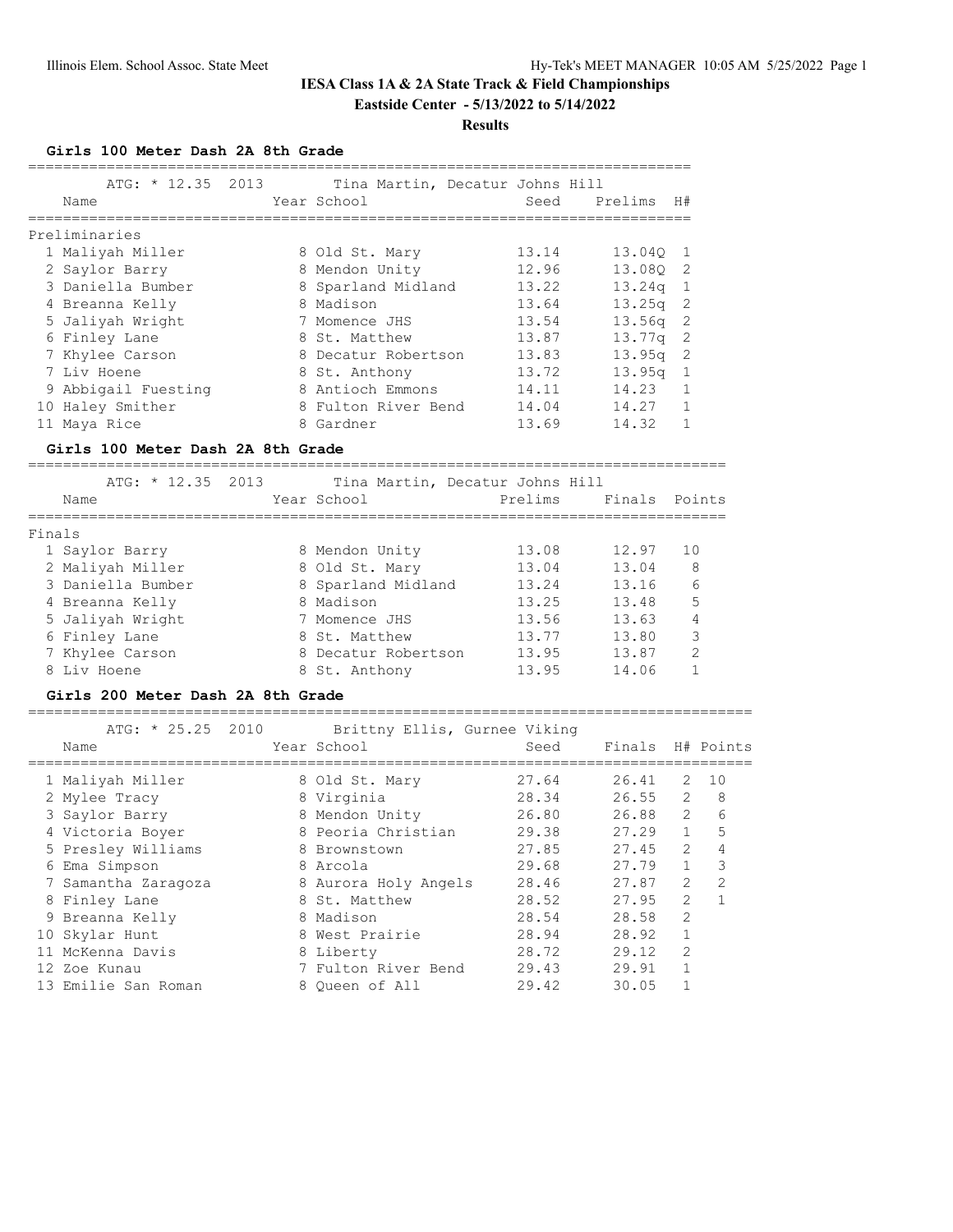# **Results**

**Girls 400 Meter Dash 2A 8th Grade**

| ATG: * 56.82 2015   | Raven Moore, Springfield Franklin |         |                  |                |                |
|---------------------|-----------------------------------|---------|------------------|----------------|----------------|
| Name                | Year School                       | Seed    | Finals H# Points |                |                |
| 1 Daniella Bumber   | 8 Sparland Midland                | 1:02.71 | 1:01.12          | 2              | 10             |
| 2 Tessa Russo       | 8 Plainfield St. Mary 1:03.65     |         | 1:02.52          | $\overline{2}$ | 8              |
| 3 Addie Smith       | 8 Illini Bluff                    | 1:04.40 | 1:03.37          | $\overline{2}$ | 6              |
| 4 Cecilia Hilby     | 8 Aurora Holy Angels              | 1:05.16 | 1:04.35          | $\mathcal{L}$  | 5              |
| 5 Kaitlyn McKinney  | 8 Casey-Westfield                 | 1:05.77 | 1:04.80          | $\overline{2}$ | 4              |
| 6 Riley Moore       | 8 Bridgeport Red Hill             | 1:05.96 | 1:05.23          | $\mathbf{1}$   | 3              |
| 7 Braylee Littig    | 8 Winchester                      | 1:05.44 | 1:05.60          | $\overline{2}$ | $\mathfrak{D}$ |
| 8 Olivia Jones      | 8 North Greene                    | 1:05.24 | 1:06.46          | 2              | $\mathbf{1}$   |
| 9 Macy Gochanour    | 8 Wenona Fieldcrest 1:05.76       |         | 1:06.49          | $\overline{2}$ |                |
| 10 Kaley Byhre      | 8 Cambridge La                    | 1:12.12 | 1:07.49          | $\mathbf{1}$   |                |
| 11 Kennedy Gunning  | 8 Carthage                        | 1:07.57 | 1:07.70          | $\mathbf{1}$   |                |
| 12 Meredith Grunloh | 8 Lexington                       | 1:08.12 | 1:08.05          |                |                |
| 13 Jessa Read       | 8 Fulton River Bend               | 1:07.05 | 1:08.78          |                |                |
| 14 Alexis Schultz   | 8 Clifton Nash                    | 1:08.44 | 1:09.74          |                |                |
| 15 Reese Davis      | 8 Tuscola East                    | 1:08.51 | 1:10.97          |                |                |
|                     |                                   |         |                  |                |                |

### **Girls 800 Meter Run 2A 8th Grade**

================================================================================

| Name |                                                                                                                                                                                                                                             | Seed                                                                                                                                                                                                                                                                                  | Finals Points |                                   |
|------|---------------------------------------------------------------------------------------------------------------------------------------------------------------------------------------------------------------------------------------------|---------------------------------------------------------------------------------------------------------------------------------------------------------------------------------------------------------------------------------------------------------------------------------------|---------------|-----------------------------------|
|      |                                                                                                                                                                                                                                             | 2:35.14                                                                                                                                                                                                                                                                               | 2:24.66       | 10                                |
|      |                                                                                                                                                                                                                                             |                                                                                                                                                                                                                                                                                       | 2:29.24       | 8                                 |
|      |                                                                                                                                                                                                                                             | 2:35.34                                                                                                                                                                                                                                                                               | 2:30.70       | 6                                 |
|      |                                                                                                                                                                                                                                             | 2:38.41                                                                                                                                                                                                                                                                               | 2:31.32       | 5                                 |
|      |                                                                                                                                                                                                                                             | 2:42.02                                                                                                                                                                                                                                                                               | 2:31.83       | 4                                 |
|      |                                                                                                                                                                                                                                             | 2:42.56                                                                                                                                                                                                                                                                               | 2:33.58       | 3                                 |
|      |                                                                                                                                                                                                                                             | 2:39.88                                                                                                                                                                                                                                                                               | 2:33.70       | $\overline{2}$                    |
|      |                                                                                                                                                                                                                                             | 2:39.74                                                                                                                                                                                                                                                                               | 2:35.61       | 1                                 |
|      |                                                                                                                                                                                                                                             | 2:40.54                                                                                                                                                                                                                                                                               | 2:37.27       |                                   |
|      |                                                                                                                                                                                                                                             | 2:37.90                                                                                                                                                                                                                                                                               | 2:37.70       |                                   |
|      |                                                                                                                                                                                                                                             | 2:45.94                                                                                                                                                                                                                                                                               | 2:41.84       |                                   |
|      |                                                                                                                                                                                                                                             | 2:44.29                                                                                                                                                                                                                                                                               | 2:43.32       |                                   |
|      |                                                                                                                                                                                                                                             | 2:53.96                                                                                                                                                                                                                                                                               | 2:49.62       |                                   |
|      | 1 Marycait Mackie<br>2 Cecilia Hilby<br>3 Kate Radich<br>4 Lexi Baer<br>5 Tessa Russo<br>6 Kaitlyn McKinney<br>7 Maddie Simms<br>8 Ava Stern<br>9 Madigan Burger<br>10 Kate Foltz<br>11 Reagan Hammes<br>12 Ava Proehl<br>13 Briella Neisen | ATG: $*$ 2:16.24 2018<br>Year School<br>8 Oueen of All<br>8 Aurora Holy Angels<br>8 St. Benedict<br>8 St. Philomen<br>8 Plainfield St. Mary<br>8 Casey-Westfield<br>8 Gardner<br>8 St. Benedict<br>8 New Berlin JHS<br>8 Tuscola East<br>8 Rock Falls SAndr<br>8 Tremont<br>7 Liberty | 2:38.12       | Katrina Schlenker, Batavia Rotolo |

### **Girls 1600 Meter Run 2A 8th Grade**

| $ATG: * 4:59.57 2018$<br>Name | Katrina Schlenker, Batavia Rotolo<br>Year School | Seed    | Finals  | Points         |
|-------------------------------|--------------------------------------------------|---------|---------|----------------|
| 1 Marycait Mackie             | 8 Oueen of All                                   | 5:39.37 | 5:20.11 | 10             |
| 2 Madigan Burger              | 8 New Berlin JHS                                 | 5:47.44 | 5:48.77 | 8              |
| 3 Maddie Simms                | 8 Gardner                                        | 5:50.22 | 5:52.31 | 6              |
| 4 Kate Foltz                  | 8 Tuscola East                                   | 5:44.54 | 5:56.01 | 5              |
| 5 Michaela Pilgrim            | 8 Bartonville Monroe                             | 5:49.70 | 5:59.75 | 4              |
| 6 Claire Duman                | 8 St. Benedict                                   | 6:05.44 | 6:01.90 | 3              |
| 7 Ava Proehl                  | 8 Tremont                                        | 6:00.39 | 6:07.82 | $\overline{2}$ |
| 8 Tessa Russo                 | 8 Plainfield St. Mary                            | 6:00.71 | 6:10.42 |                |
| 9 Ainsley Campbell            | 8 Sangamon Val                                   | 5:56.67 | 6:11.96 |                |
| 10 Claire Von Holten          | 7 Rock Falls SAndr                               | 6:19.40 | 6:32.15 |                |
| 11 Kayla Clark                | 8 Casey-Westfield                                | 6:07.50 | 6:36.27 |                |
| 12 Natasha Dyer               | 7 Liberty                                        | 6:45.11 | 7:27.19 |                |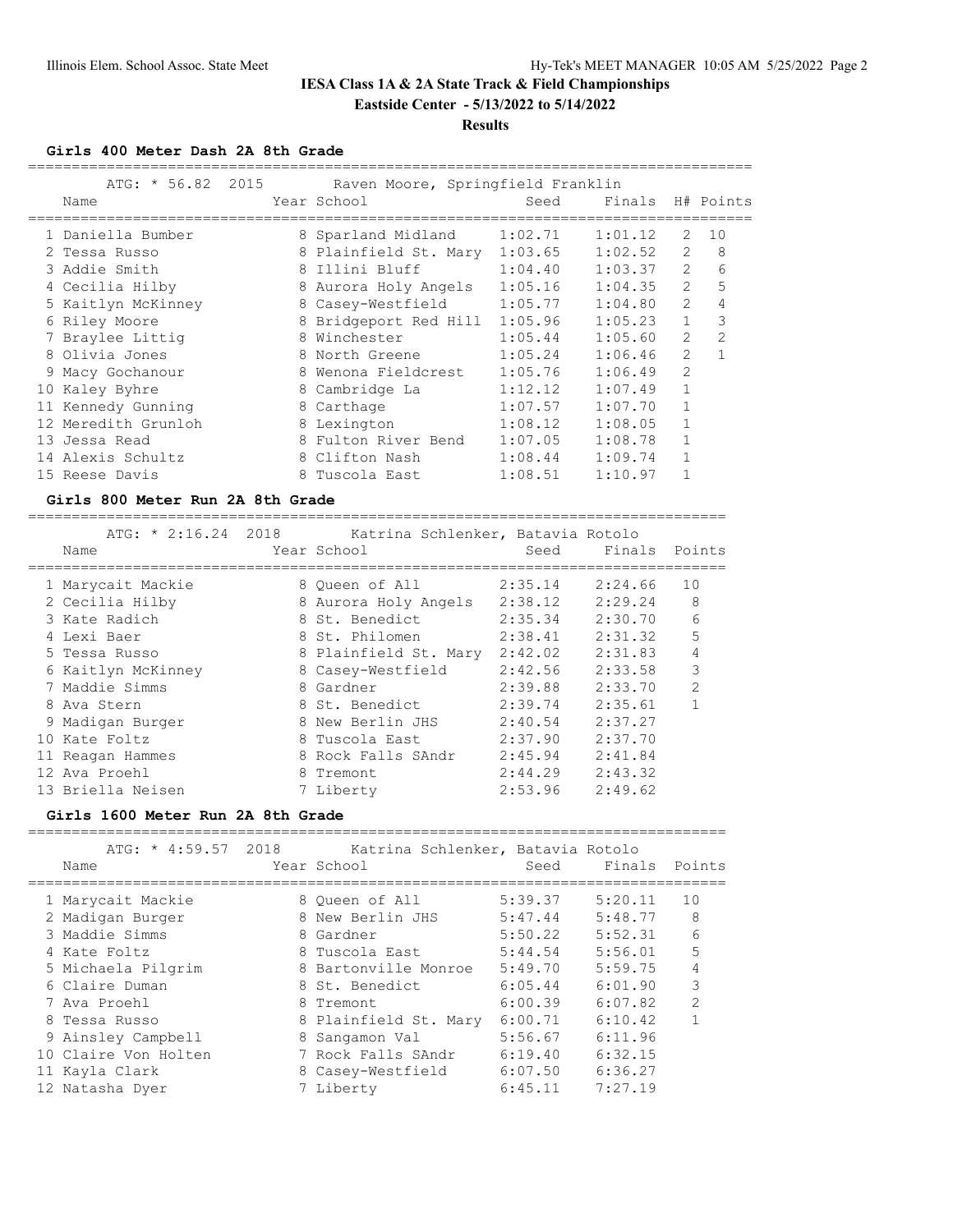#### **Results**

**Girls 100 Meter Hurdles 2A 8th Grade**

| Name                 |                                      | ATG: * 14.57 2018 Macee Rivers, Cahokia Wirth<br>Year School | Seed    | Prelims       | H#             |
|----------------------|--------------------------------------|--------------------------------------------------------------|---------|---------------|----------------|
| Preliminaries        |                                      |                                                              |         |               |                |
| 1 Aubrey Hurckes     |                                      | 8 Tremont                                                    | 17.24   | 17.24Q 2      |                |
| 2 Enycia Price       |                                      | 8 Bartonville Monroe                                         | 17.43   | 17.280        | $\mathbf{1}$   |
| 3 Macy Gochanour     |                                      | 8 Wenona Fieldcrest                                          | 18.14   | 17.86q        | 2              |
| 3 Amiah Stubblefield |                                      | 8 Erie                                                       | 17.97   | 17.86q        | $\mathbf{1}$   |
| 5 Agnes Genebacher   |                                      | 8 Camp Point Central                                         | 18.58   | 18.66q        | $\mathbf{1}$   |
| 6 Audrey Griffin     |                                      | 8 Iroquois Wes                                               | 18.44   | 18.88q        | 2              |
| 7 Marianna Curtis    |                                      | 8 Pawnee                                                     | 19.54   | 18.90q        | $\mathbf 1$    |
| 8 Ema Simpson        |                                      | 8 Arcola                                                     | 19.50   | 19.00q        | 2              |
| 9 Kylie Lambert      |                                      | 8 Cambridge La                                               | 18.80   | 19.23         | 1              |
| 10 Abby Clodfelder   |                                      | 8 Paris Crestwood                                            | 19.32   | 20.63         | $\overline{2}$ |
|                      | Girls 100 Meter Hurdles 2A 8th Grade |                                                              |         |               |                |
|                      | ATG: $* 14.57 2018$                  | Macee Rivers, Cahokia Wirth                                  |         |               |                |
| Name                 |                                      | Year School                                                  | Prelims | Finals Points |                |
| Finals               |                                      |                                                              |         |               |                |
| 1 Enycia Price       |                                      | 8 Bartonville Monroe                                         | 17.28   | 16.81         | 10             |
| 2 Aubrey Hurckes     |                                      | 8 Tremont                                                    | 17.24   | 16.87         | 8              |
| 3 Macy Gochanour     |                                      | 8 Wenona Fieldcrest                                          | 17.86   | 18.01         | 6              |
| 4 Amiah Stubblefield |                                      | 8 Erie                                                       | 17.86   | 18.05         | 5              |
| 5 Audrey Griffin     |                                      | 8 Iroquois Wes                                               | 18.88   | 18.61         | 4              |
| 6 Agnes Genebacher   |                                      | 8 Camp Point Central                                         | 18.66   | 18.67         | 3              |
| 7 Marianna Curtis    |                                      | 8 Pawnee                                                     | 18.90   | 18.86         | $\overline{2}$ |

## **Girls 4x100 Meter Relay 2A 8th Grade**

===================================================================================

 ATG: \* 50.12 2007 E. St. Louis Lincoln Floyd, Raymond, Watkins, Clemons

8 Ema Simpson 8 Arcola 19.00 19.19 1

| School     |                         |    | Seed                 | Finals |                | H# Points |
|------------|-------------------------|----|----------------------|--------|----------------|-----------|
| 1 Madison  |                         |    | 54.64                | 53.61  | 2              | 10        |
|            | 1) Montasia Travis 7    | 2) | Sheridyn Griggs 8    |        |                |           |
|            | 3) Kamyiah White 7      |    | 4) Breanna Kelly 8   |        |                |           |
| 2 Arcola   |                         |    | 55.99                | 54.02  | 2              | 8         |
|            | 1) Delia Leal 8         | 2) | Jaiden Miller 7      |        |                |           |
|            | 3) Aymara Leal 7        | 4) | Ema Simpson 8        |        |                |           |
|            | 3 Table Grove VIT       |    | 55.09                | 54.13  | $\overline{2}$ | 6         |
|            | 1) Anahi Cooper 8       |    | 2) Kathrin Miller 8  |        |                |           |
|            | 3) Gracie Welch 8       | 4) | Kaitlyn Stambaugh 8  |        |                |           |
| 4 Erie     |                         |    | 55.47                | 54.36  | 2              | 5         |
|            | 1) Amiah Stubblefield 8 |    | 2) Saige Froeliger 8 |        |                |           |
|            | 3) Lauren Abbott 8      |    | 4) Ashlyn Johnson 8  |        |                |           |
| 5 Virginia |                         |    | 55.24                | 54.41  | 2              | 4         |
|            | 1) Faith Wingert 8      |    | 2) Payton Petefish 8 |        |                |           |
|            | 3) Ava Petefish 7       | 4) | Mylee Tracy 8        |        |                |           |
|            | 6 Effingham St. Anthony |    | 55.80                | 54.83  | $\mathcal{L}$  | 3         |
|            | 1) Annabelle Weishaar 8 |    | 2) Mia Kinkelaar 8   |        |                |           |
|            | 3) Ellie Link 8         | 4) | Liv Hoene 8          |        |                |           |
|            | 7 Casey-Westfield       |    | 55.97                | 55.25  | 2              | 2         |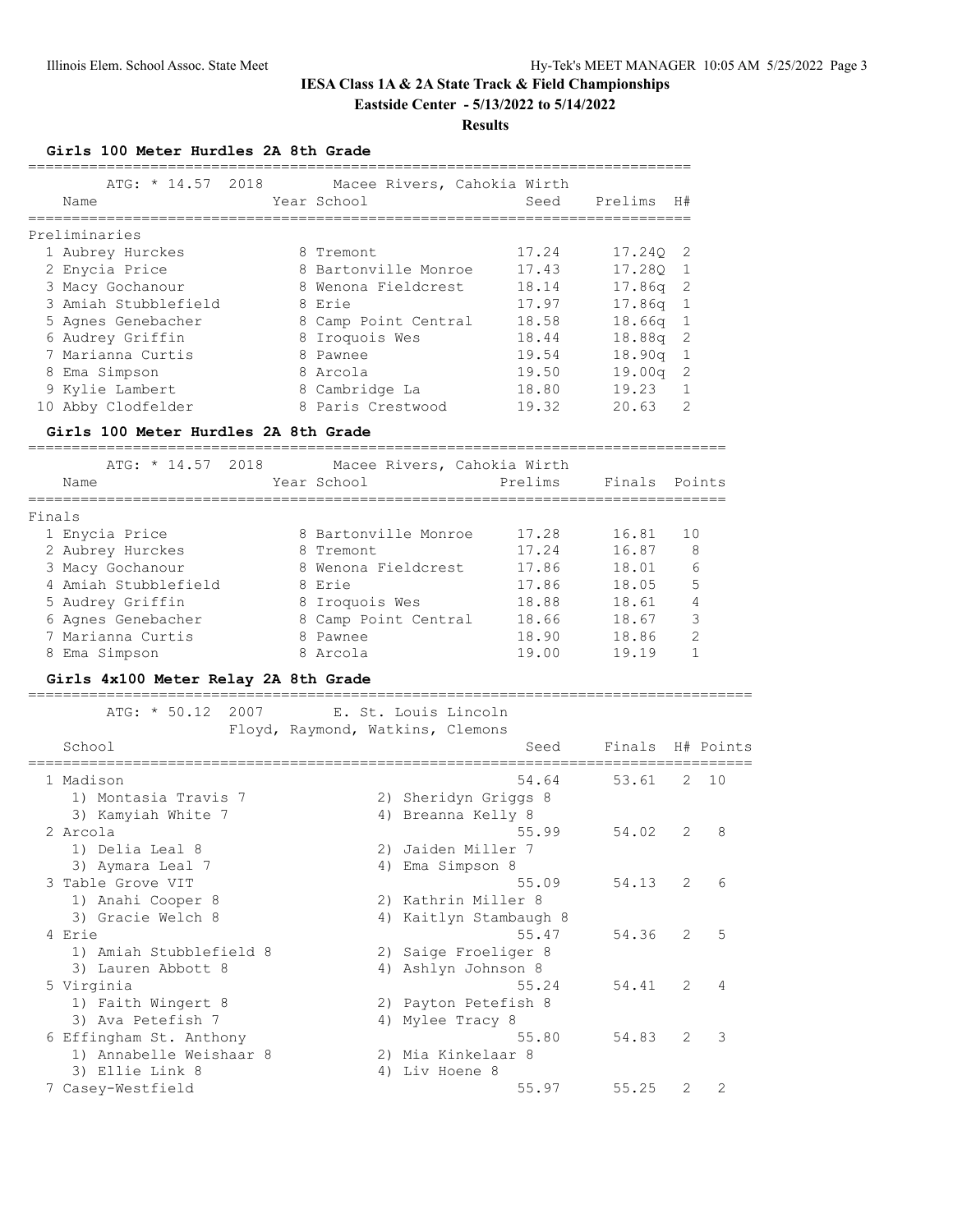# **IESA Class 1A & 2A State Track & Field Championships**

## **Eastside Center - 5/13/2022 to 5/14/2022**

## **Results**

## **....Girls 4x100 Meter Relay 2A 8th Grade**

| 1) Whitney Fuller 8              |    | 2) Ava Goble 8        |         |                |   |
|----------------------------------|----|-----------------------|---------|----------------|---|
| 3) Savannah Scott 8              |    | 4) Madison Gray 8     |         |                |   |
| 8 Bismarck-Henning               |    | 56.84                 | 55.27   | $\mathbf{1}$   | 1 |
| 1) Ryleigh Whitney 8             |    | 2) Madi Stevenson 8   |         |                |   |
| 3) Mackynlee Gorrell 8           |    | 4) Emily Dice 8       |         |                |   |
| 9 Camp Point Central             |    | 55.74                 | 55.31   | $\overline{2}$ |   |
| 1) Faith Alford 8                |    | 2) Agnes Genebacher 8 |         |                |   |
| 3) Addie Clampitt 8              |    | 4) Ellie Foote 8      |         |                |   |
| 10 East Moline Northeast         |    | 57.15                 | 55.43   | $\mathbf{1}$   |   |
| 1) Addison Schatteman 8          |    | 2) Jazlene Weathers 8 |         |                |   |
| 3) Tamia Smith 7                 |    | 4) Eveny Figueroa 7   |         |                |   |
| 11 New Berlin JHS                |    | 56.24                 | 55.73   | $\mathbf{1}$   |   |
| 1) Brookelyn Fuchs 6             |    | 2) Riley Holloway 7   |         |                |   |
| 3) Madigan Burger 8              |    | 4) Savana Howell 8    |         |                |   |
| 12 Bloomington Corpus Christi    |    | 57.89                 | 55.78   | $\mathbf 1$    |   |
| 1) Lauren Durako 6               |    | 2) Sophia Godsey 8    |         |                |   |
| 3) Karissa Cook 6                |    | 4) Rylee Cook 8       |         |                |   |
| 13 Colchester West Prairie       |    | 56.90                 | 55.92   | $\mathbf{1}$   |   |
| 1) Alexa Barkley 8               |    | 2) Skylar Hunt 8      |         |                |   |
| 3) Taylor Phelps 8               | 4) | Madelynn Sullivan 8   |         |                |   |
| 14 Marseilles ES                 |    | 58.19                 | 56.67   | $\mathbf{1}$   |   |
| 1) Laila Henning 8               |    | 2) Emma Molina 8      |         |                |   |
| 3) Reagan Julian 8               | 4) | Ava Obrien 8          |         |                |   |
| 15 Bartonville Monroe            |    | 57.23                 | 59.57   | $\mathbf{1}$   |   |
| 1) Sadie Antle 8                 |    | 2) Michaela Pilgrim 8 |         |                |   |
| 3) Enycia Price 8                | 4) | Eyanna Price 8        |         |                |   |
| 16 Pingree Grove Cambridge Lakes |    | 1:01.66               | 1:00.48 | 1              |   |
| 1) Ria Bakshi 8                  |    | 2) Sofia Lindgren 8   |         |                |   |
| 3) Hailey Wilson 8               |    | 4) Kylie Lambert 8    |         |                |   |

## **Girls 4x200 Meter Relay 2A 8th Grade**

=================================================================================== ATG: \* 1:46.54 2008 E. St. Louis Lincoln

|                          | Gardner, Davis, Sykes, Howard |                  |               |              |
|--------------------------|-------------------------------|------------------|---------------|--------------|
| School                   | Seed                          | Finals H# Points |               |              |
| 1 Chicago Old St. Mary's | 2:00.74                       | 1:54.84          |               | $2 \quad 10$ |
| 1) Gabriella Duque 8     | 2) Maliyah Miller 8           |                  |               |              |
| 3) Carly Wiggins 8       | 4) Malia Collins 7            |                  |               |              |
| 2 Glasford Illini Bluffs | 1:58.52                       | 1:55.40          | 2             | 8            |
| 1) Chloe Eeten 8         | 2) Addie Smith 8              |                  |               |              |
| 3) Madilyn McBroom 7     | 4) Sara Finn 8                |                  |               |              |
| 3 Erie                   | 1:57.43                       | 1:56.02          | 2             | 6            |
| 1) Stella Ashdown 8      | 2) Brynn Brown 8              |                  |               |              |
| 3) Aubrey Huisman 8      | 4) Ellie Johnson 8            |                  |               |              |
| 4 Fulton River Bend      | 1:56.54                       | 1:56.04          | 2             | 5            |
| 1) Paige Cramer 8        | 2) Zoe Kunau 7                |                  |               |              |
| 3) Jessa Read 8          | 4) Brooklyn Thoms 8           |                  |               |              |
| 5 Oakland Lake Crest     | 2:02.66                       | 1:57.11          | $\mathbf{1}$  | 4            |
| 1) Chloe Thompson 7      | 2) Amera Roberts 7            |                  |               |              |
| 3) Amaryiah Banda 8      | 4) Delilah Slattery 8         |                  |               |              |
| 6 Plainfield St. Mary    | 2:01.09                       | 1:58.23          | $\mathcal{L}$ | 3            |
| 1) Maddie Engel 7        | 2) Ella Heinen 8              |                  |               |              |
| 3) Sophia Tischina 7     | 4) Madeline Ehrenberg 7       |                  |               |              |
| 7 Liberty                | 1:58.77                       | 1:58.77          | 2             | 2            |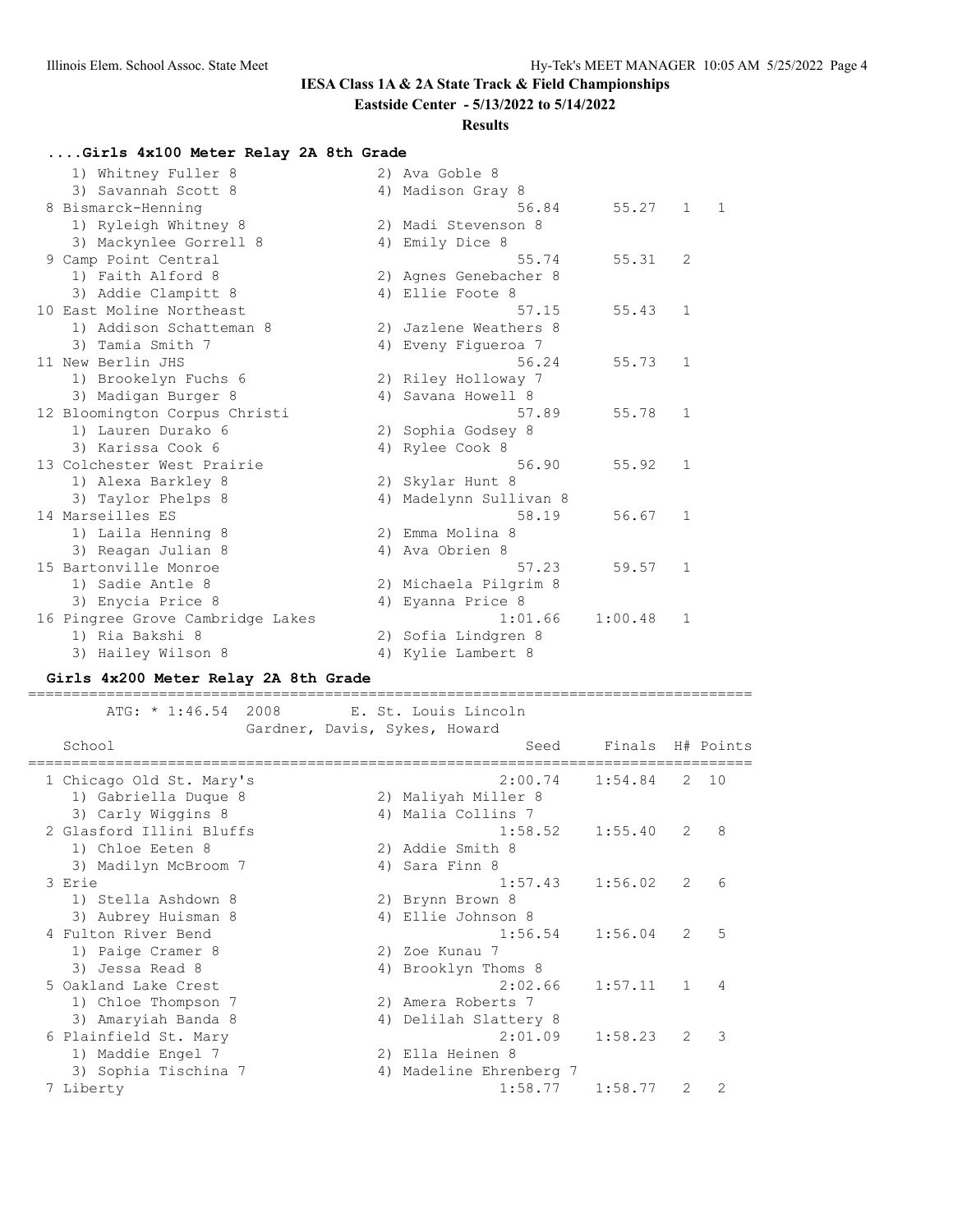# **IESA Class 1A & 2A State Track & Field Championships**

## **Eastside Center - 5/13/2022 to 5/14/2022**

## **Results**

# **....Girls 4x200 Meter Relay 2A 8th Grade**

| 1) Caydence Ancelet 8          | 2) McKenna Davis 8     |             |              |                |
|--------------------------------|------------------------|-------------|--------------|----------------|
| 3) Chandler John 7             | 4) Emma Schell 8       |             |              |                |
| 8 Aurora Holy Angels           | 2:01.99                | 1:58.79     | $\mathbf{1}$ | $\overline{1}$ |
| 1) Abigail Leurck 8            | 2) Ella Oester 8       |             |              |                |
| 3) Isabella Matty 8            | 4) Samantha Zaragoza 8 |             |              |                |
| 9 Tremont                      | 2:01.91                | 1:59.87     | 2            |                |
| 1) Anya Geltz 8                | 2) Aubrey Hurckes 8    |             |              |                |
| 3) Riley Poisal 8              | 4) Taylor Powell 8     |             |              |                |
| 10 Winchester                  | 2:01.94                | $2:00.23$ 1 |              |                |
| 1) Hallee Lawson 8             | 2) Sofie Grubb 8       |             |              |                |
| 3) Myah Little 8               | 4) Braylee Littig 8    |             |              |                |
| 11 Tuscola East Prairie        | 2:01.13                | 2:00.82     | 2            |                |
| 1) Reese Davis 8               | 2) Lilly Kurtz 8       |             |              |                |
| 3) Chloe Fowler 8              | 4) Chloe Bowden 8      |             |              |                |
| 12 Chicago Queen of All Saints | 2:04.18                | 2:02.69     | 1            |                |
| 1) Michaela Burm 8             | 2) Natalia Cerrado 8   |             |              |                |
| 3) Olivia Fraterrigo 8         | 4) Emilie San Roman 8  |             |              |                |

## **Girls 4x400 Meter Relay 2A 8th Grade**

| ----------------------------------<br>ATG: * 4:07.69 2004 | Bloomington Jhs        |         |                |              |
|-----------------------------------------------------------|------------------------|---------|----------------|--------------|
| School<br>=============                                   | Seed                   | Finals  |                | H# Points    |
| 1 Plainfield St. Mary                                     | 4:36.01                | 4:21.03 | 2              | 10           |
| 1) Sophia Tischina 7                                      | 2) Ella Heinen 8       |         |                |              |
| 3) Madeline Ehrenberg 7                                   | 4) Tessa Russo 8       |         |                |              |
| 2 Effingham St. Anthony                                   | 4:39.01                | 4:30.12 | 2              | 8            |
| 1) Mia Kinkelaar 8                                        | 2) Ellie Link 8        |         |                |              |
| 3) Aubrey Denning 7                                       | 4) Madyson Hodge 8     |         |                |              |
| 3 Teutopolis                                              | 4:36.70                | 4:32.49 | 2              | 6            |
| 1) Lily Stortzum 8                                        | 2) Allie Ruholl 8      |         |                |              |
| 3) Kelsey Niemerg 8                                       | 4) Adiana Davidson 8   |         |                |              |
| 4 Glasford Illini Bluffs                                  | 4:43.91                | 4:33.78 | $\mathbf{1}$   | 5            |
| 1) Morgan Dickinson 7                                     | 2) Chloe Eeten 8       |         |                |              |
| 3) Olivia Howard 8                                        | 4) Addie Smith 8       |         |                |              |
| 5 Springfield Blessed Sacrament                           | 4:35.64                | 4:34.49 | 2              | 4            |
| 1) Kyra Kersting 8                                        | 2) Ali Fleischli 8     |         |                |              |
| 3) Ali Londrigan 7                                        | 4) Addie Maddox 6      |         |                |              |
| 6 Chicago Queen of All Saints                             | 4:49.42                | 4:35.49 | $\mathbf{1}$   | 3            |
| 1) Michaela Burm 8                                        | 2) Olivia Fraterrigo 8 |         |                |              |
| 3) Emilie San Roman 8                                     | 4) Marycait Mackie 8   |         |                |              |
| 7 Chicago Old St. Mary's                                  | 4:41.14                | 4:38.38 | $\overline{2}$ | 2            |
| 1) Gabriella Duque 8                                      | 2) Maliyah Miller 8    |         |                |              |
| 3) Celia Likavec 7                                        | 4) Avery Bossert 7     |         |                |              |
| 8 Erie                                                    | 4:42.74                | 4:40.71 | 2              | $\mathbf{1}$ |
| 1) Ashlyn Johnson 8                                       | 2) Aubrey Huisman 8    |         |                |              |
| 3) Brynn Brown 8                                          | 4) Saige Froeliger 8   |         |                |              |
| 9 Chicago St. Benedict                                    | 4:41.64                | 4:43.43 | 2              |              |
| 1) Fallon Urquhart 8                                      | 2) Claire Duman 8      |         |                |              |
| 3) Jane Mangan 8                                          | 4) Kate Radich 8       |         |                |              |
| 10 Tremont                                                | 4:44.43                | 4:44.14 | 1              |              |
| 1) Anya Geltz 8                                           | 2) Aubrey Hurckes 8    |         |                |              |
| 3) Taylor Powell 8                                        | 4) Riley Poisal 8      |         |                |              |
| 11 Colchester West Prairie                                | 4:49.37                | 4:47.22 | 1              |              |
| 1) Alexa Barkley 8                                        | 2) Madelynn Sullivan 8 |         |                |              |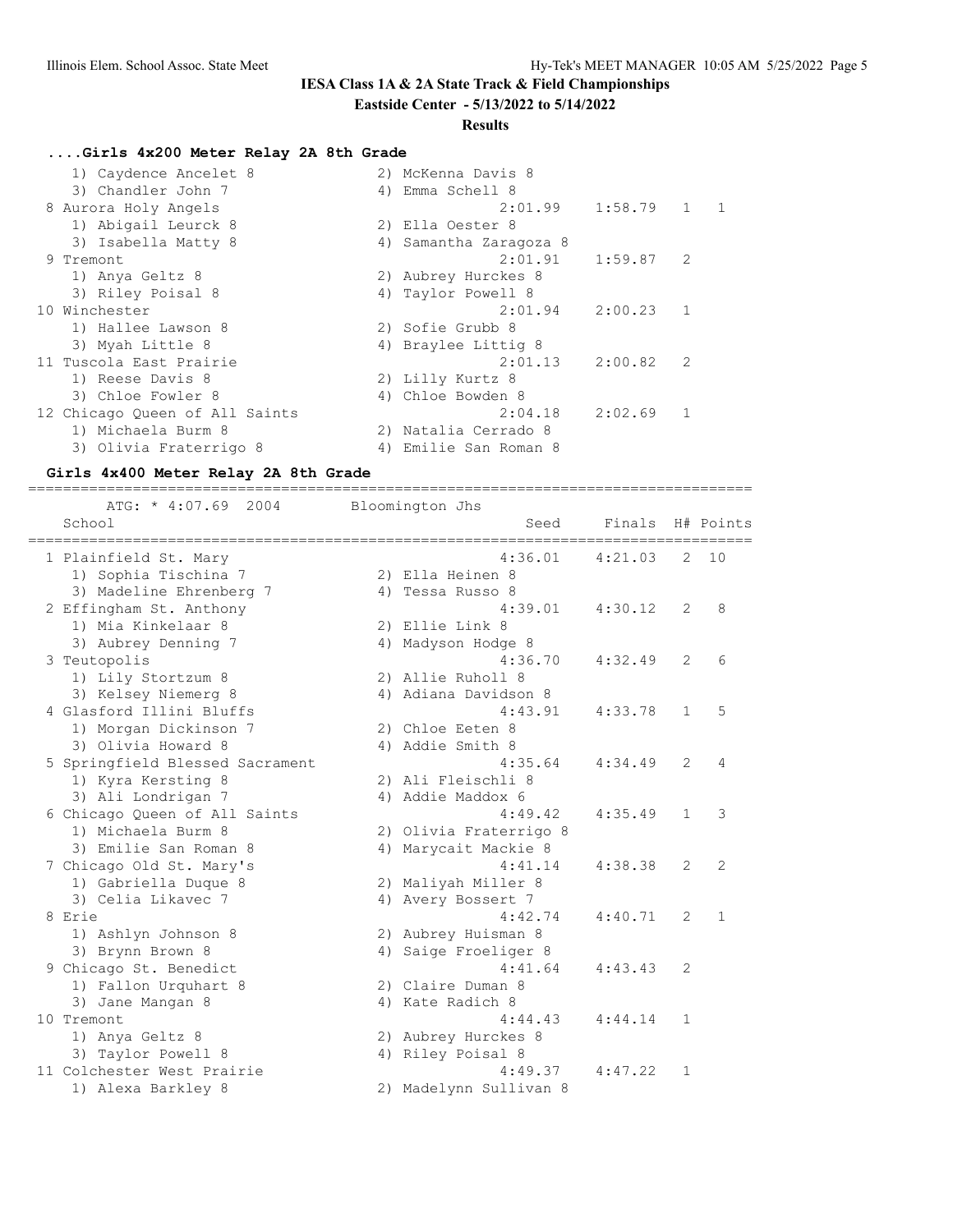### **IESA Class 1A & 2A State Track & Field Championships**

**Eastside Center - 5/13/2022 to 5/14/2022**

#### **Results**

#### **....Girls 4x400 Meter Relay 2A 8th Grade**

| 3) Skylar Hunt 8            | 4) Taylor Phelps 8  |         |
|-----------------------------|---------------------|---------|
| 12 Assumption Central A & M | 4:43.54             | 4:52.15 |
| 1) Kenzie Slemp 8           | 2) Jessie Neilson 8 |         |
| 3) Kaydence Wilkinson 7     | 4) Emma West 8      |         |

#### **Girls High Jump 2A 8th Grade**

================================================================================

| ATG: * 5-07 2015 Daelin Switzer, Decatur Our Lady of Lo |                      |             |                         |                |
|---------------------------------------------------------|----------------------|-------------|-------------------------|----------------|
| Name                                                    | Year School          | Seed        | Finals Points           |                |
| 1 Addison Marquardt                                     | 8 Hinckley-Big       |             | $4-08.00$ $4-10.00$     | 10             |
| 2 Maya Rice                                             | 8 Gardner            | $4 - 07.00$ | $4 - 07.00$             | 7              |
| 2 Meredith Grunloh                                      | 8 Lexington          |             | $4 - 07.00$ $4 - 07.00$ | 7              |
| 4 Mylee Tracy                                           | 8 Virginia           |             | $4-03.00$ $4-07.00$     | 5              |
| 5 Adiana Davidson                                       | 8 Teutopolis         | $4 - 07.00$ | $4 - 05.00$             | $\overline{2}$ |
| 5 Kennedy Gunning                                       | 8 Carthage           | $4 - 08.00$ | $4 - 05.00$             | $\overline{2}$ |
| 5 Mallory Pronschinske                                  | 8 Orion              | $4 - 07.00$ | $4 - 05.00$             | $\overline{2}$ |
| 5 Samantha Zaragoza                                     | 8 Aurora Holy Angels |             | $4-08.00$ $4-05.00$     | $\overline{2}$ |
| 5 Emmalee Crosby                                        | 8 Marseilles ES      | $4 - 08.00$ | $4 - 05.00$             | $\overline{2}$ |
| 10 Presley Williams                                     | 8 Brownstown         | $4 - 08.00$ | $4 - 05.00$             |                |
| 11 Vanessa Allen                                        | 8 Lanark Eastland    | $4 - 09.00$ | $4 - 05.00$             |                |
| 12 Riley Hester                                         | 8 Fox River Grove    | $4 - 03.00$ | $4 - 05.00$             |                |
| 13 Cora Best                                            | 8 St. Philomen       | $4 - 06.00$ | $4 - 05.00$             |                |
| 14 Emilee Bernard                                       | 8 Clifton Nash       | $4 - 07.00$ | $4 - 05.00$             |                |
| 14 Ellie Foote                                          | 8 Camp Point Central | $4 - 07.00$ | $4 - 05.00$             |                |
| 16 Ava Grawe                                            | 8 Erie               | $4 - 07.00$ | $4 - 03.00$             |                |
| 16 Finley Lane                                          | 8 St. Matthew        | $4 - 07.00$ | $4 - 03.00$             |                |
| -- Mileigh Brown                                        | 8 Central AM         | $4 - 02.00$ | NH                      |                |
| -- Kaitlyn Stambaugh                                    | 8 Table Grove VIT    | $4 - 07.00$ | ΝH                      |                |

#### **Girls Pole Vault 2A 8th Grade**

================================================================================ ATG: \* 11-08 2017 Rhiannon Held, Mt. Zion Name The Year School Contract Seed Finals Points ================================================================================ 1 Kate Foltz 8 Tuscola East 7-09.00 9-06.00 10 2 Liv Hoene 8 St. Anthony 8-00.00 8-06.00 8 3 Aubrey Huisman 8 Erie 7-06.00 8-00.00 6 4 Reagan Clarke 8 Pawnee 7-00.00 7-09.00 5 5 Keagan Naffziger 8 Normal Metcalf 7-06.00 7-00.00 4 6 Ellie Link 8 St. Anthony 6-09.00 7-00.00 3 7 Allie Ruholl 8 Teutopolis 6-09.00 6-06.00 2

### **Girls Long Jump 2A 8th Grade**

================================================================================

| $ATG: * 18-10 1978$ | Shirley Hayes, Joliet Hufford |              |              |               |
|---------------------|-------------------------------|--------------|--------------|---------------|
| Name                | Year School                   | Seed         | Finals       | Points        |
| 1 Trixie Carroll    | 8 Lanark Eastland             | $15 - 06.75$ | $16 - 04.75$ | 10            |
| 2 Shelby Groezinger | 8 Lanark Eastland             | $15 - 08.50$ | $16 - 00.75$ | 8             |
| 3 Ava Goble         | 8 Casey-Westfield             | $14 - 06.00$ | $15 - 11.75$ | 6             |
| 4 Saylor Barry      | 8 Mendon Unity                | $15 - 02.00$ | $15 - 09.25$ | 5             |
| 5 Daniella Bumber   | 8 Sparland Midland            | $14 - 10.50$ | $15 - 09.00$ | 4             |
| 6 Faith Alford      | 8 Camp Point Central          | $14 - 10.25$ | $15 - 08.75$ | 3             |
| 7 Mylee Tracy       | 8 Virginia                    | $14 - 09.50$ | $15 - 06.75$ | $\mathcal{D}$ |
|                     |                               |              |              |               |